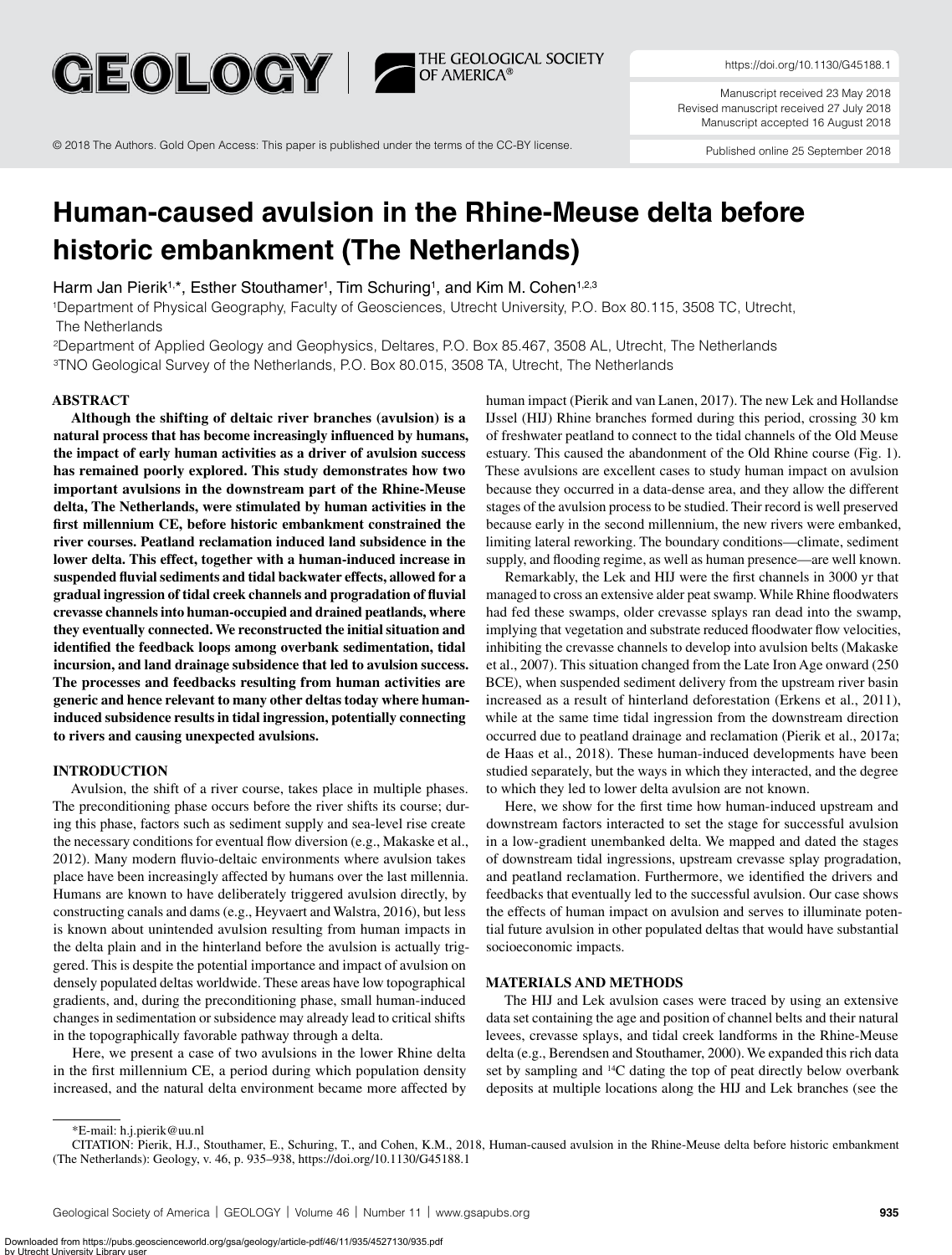

**Figure 1. A: Time line of stage development of Hollandse IJssel (HIJ) and Lek avulsions, highlighting initiation phases at downstream (DI) and upstream (UI) locations. Main supporting 14C dates (±1**σ**) for samples from top of peat below river clay are indicated with black bars. M0–M5 indicate different tidal creeks from Old Meuse estuary; white rectangles indicate occurrence of rectangular creek networks. White stars indicate presumed tidal-fluvial connection moments and locations based on orientation and intersection of adjacent crevasse splays. Yellow stars indicate UI crevasse-avulsion initiation and position. B: Surficial geological map of study area showing old river courses (dark blue) and new courses (light blue; Cohen et al., 2012), flood-basin extent (green), and raised peat bogs (light brown; Van Dinter et al., 2014). Anthropogenic features of youngest 1000 yr were removed from map. Selected dates, relevant archaeological sites mentioned in text, and inferred stages of avulsion are indicated. See Data Repository (text footnote 1) for a full description of age control. UK—United Kingdom; NL—Netherlands. Map in RD projection, EPSG: 28992.**

GSA Data Repository<sup>1</sup>). All dates are reported in standard calibrated form in yr BCE/CE with a  $1\sigma$  range. Based on these dates, we identified the stages of channel initiation at either end of the branches and the maturation stages after the channels connected (Fig. 1). We correlated these events to human activity using archaeological artifacts that were found on the natural levees and on top of the peat. Peatland-surface elevation before avulsion was reconstructed for each 14C sampled site (including compaction correction—Koster et al., 2016, 2018; see the Data Repository) to assess the gradient advantage along the new course through the pristine peatlands over the abandoned course.

# **UPSTREAM AND DOWNSTREAM ANTHROPOGENIC CONTROLS**

In the last millennium BCE, two upstream-induced processes determined the geomorphological setting for our study. In the central Rhine delta, avulsions toward the Meuse estuary developed along the eastern margin of the peatlands (Fig. 2A). Additionally, human deforestation of the upstream Rhine catchment resulted in increased supply (30%–60%) of fine-grained sediment toward the delta after ca. 500 BCE (Erkens et al., 2011), affecting the delta plain and its estuarine outlets. Along the

peatlands, this caused the Rhine branches to raise their levees by  $\sim$ 1 m between 1000 and 1 BCE (Fig. 2C) and caused the crevasse splays to grow larger and faster than their precursors. This accelerated the initial stages of avulsion and thus increased the probability that the crevasse splays could develop into an avulsion. The increased sediment load and enhanced connection of Rhine channels along the peatlands toward the Meuse outlet resulted in larger sediment transport toward this estuary (Berendsen and Stouthamer, 2000). Furthermore, increased freshwater input triggered floods, which led to the first stage of tidal area expansion close to the mouth of the estuary around 230 BCE (M0 in Fig. 1; Vos, 2015).

## **Upstream Initiation of Crevassing (UI)**

The parent channel belt for the HIJ and Lek avulsion was the secondary Rhine branch that ran along the northern edge of the peatland that had developed in prior times (Figs. 1B and 2A). Around settlements on these channel belts, as well as in the adjacent flood basins, riparian deforestation for wood use had become widespread during the Roman age (notably between 1 and 200 CE; Van Dinter et al., 2014). This decreased overbank flow roughness and resulted in reduced stream-power gradients laterally from the channel to the flood basin (e.g., Pierik et al., 2017b). Combined with the increased suspended sediment supply, this made crevasse systems penetrate farther into the peatland flood basin. Avulsion-belt formation by crevassing along the HIJ and Lek branches began around 2 CE and 24 CE, respectively (dates 17 and 19; Fig. 1; Table DR1).

<sup>1</sup>GSA Data Repository item 2018348, methodology and results of dating and [peat surface-level reconstruction, is available online at http://www.geosociety.org](http://www.geosociety.org/datarepository/2018/) /datarepository/2018/ or on request from editing@geosociety.org.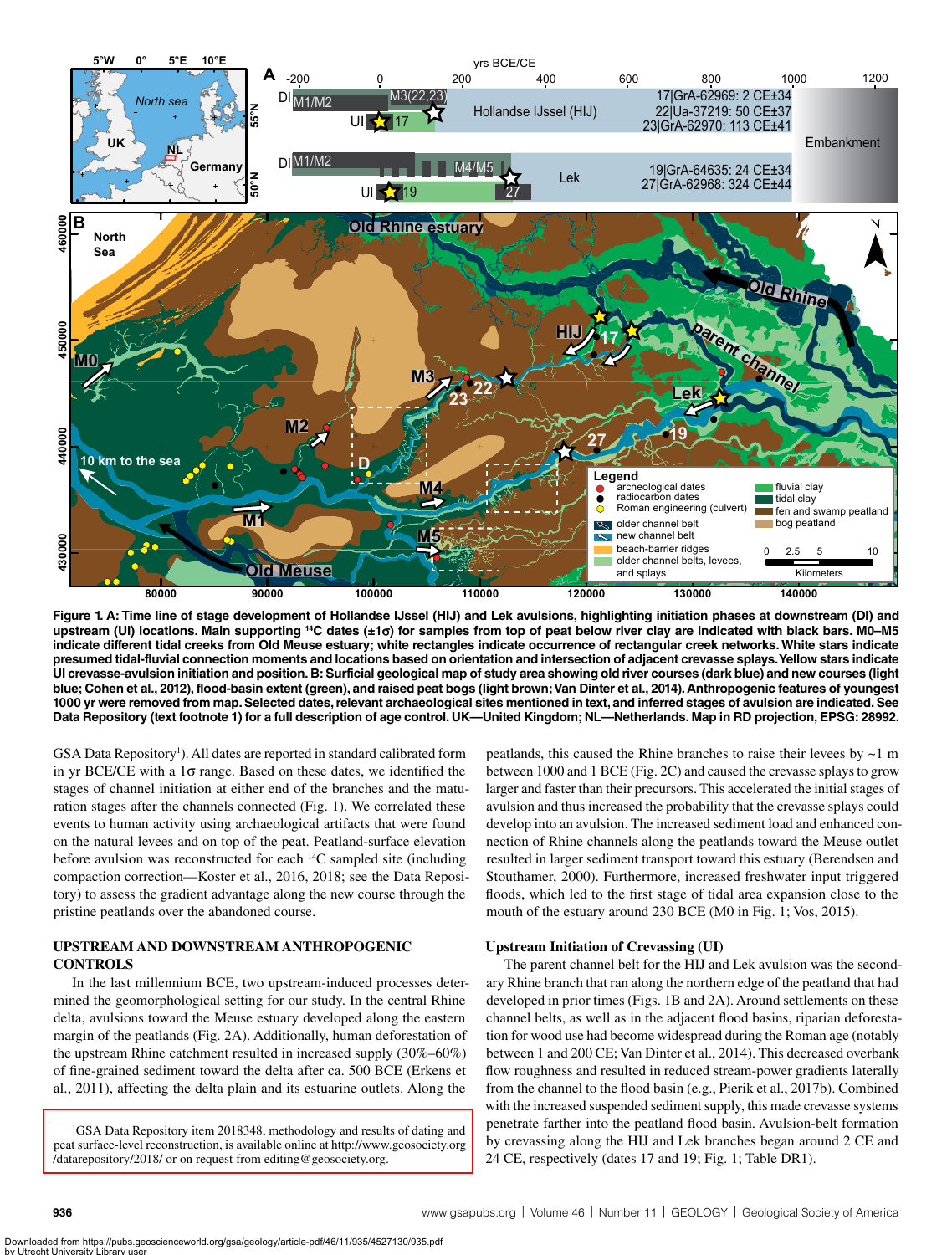

**Figure 2. A: Simplified map of delta network in its last natural state around 200 BCE. B: Simplified map of delta network in first anthropogenic state around 200 CE. Colors are as in Figure 1; red dots indicate settlement locations. C: Reconstruction of pre-avulsion surface elevation along HIJ and Lek paths. Upstream—mapped levee elevation for two generations of natural levees (green and dark green from Pierik et al., 2017b); central—top of peat (see Data Repository); downstream—tentative tidal incursion, increasing with tidal creek progradation from 200 BCE to 200 CE (Vos, 2015). MSL—mean sea level (in m). Projected Old Rhine gradient was measured along its residual channels, after Cohen et al. (2012).**

## **Downstream Creek Initiation (DI)**

From 200 BCE onward, tidal deposition and multiple creeks of the Old Meuse estuary progressively expanded into the peatlands (M1–M5 in Fig. 1; Table DR1). Archaeological artifacts on top of this peat provide evidence for habitation and reclamation of this environment between 250 BCE and 250 CE (Fig. 1B; Table DR2). The intensified agricultural use of the artificially drained peatlands caused surface lowering. A Roman hollow-tree valve-culvert (Roman engineering work) found at site D (150–200 CE; Table DR2) along M3, and 16 other culverts found more downstream in the Meuse estuary (Ter Brugge, 2002; Fig. 1; Fig. DR1) provide evidence that the land was artificially drained during low tide. The valves allowed drainage during low tide and prevented a return flow during high tide, indicating that reclamations caused land-surface lowering to below high tide water levels. In several places, Roman-aged small-scale creek ridges follow straight courses that are strikingly perpendicular to the larger natural channels, suggesting possible inheritance of human-dug ditch patterns. This pattern is present as sharp bends in the lower reaches of the HIJ and Lek branches, and also in the Alblas system (white dotted rectangles in M3–M5 in Fig. 1; Fig. DR3), an analogue to sites in the southwestern Netherlands, adjacent to our study area (Vos, 2015). As demonstrated in this coastal plain peatland, subsidence increased tidal volume and triggered tidal-creek expansion. Rates of subsidence were an order of magnitude larger than coeval sea-level rise and made the area increasingly sensitive to storm-surge flooding (e.g., Vos, 2015; Pierik et al., 2017a). The developing tidal ingressions transported sediments into the flood basins. At the distal front of the ingression, the weight of the sediment led to acceleration of the subsidence of the peatland. The total peat subsidence along the avulsion path from the beginning of the avulsion until today is  $\sim$  2 m (Fig. 2C). We estimate that surface lowering due to sediment loading during the formation of the new river branch was around 1 m. The resulting expansion of the estuarine channel and creek network at the downstream side (M1–M5) shortened the distance that crevasse splays from upstream had to cross to connect downstream (Fig. 1B).

#### **Connection and Beginning of Maturation**

Ingressing creeks reached the central part of the peatlands around 50–150 CE, first along the path of branch HIJ (dates 22 and 23; Fig. 1; Table DR1). Not much later, crevasse-splay progradation reached this area from the east, and connection of tidal and fluvial subsystems occurred at the approximate location indicated by the white star in Figure 1B. Local subsidence and deforestation had removed the topographic and hydraulic roughness barrier that the swamps had been before, creating a slight hydraulic energy gradient advantage for the new course compared to the Old Rhine branch. By 300 CE, a second connection was established by the Lek branch (date 27; Fig. 1; Table DR1), which was shorter than the HIJ and had a wider channel belt. Its timing, length, and channel belt dimensions indicate that the Lek branch had a gradient advantage over the HIJ and became the dominant branch of the two.

# **FEEDBACKS LEADING TO AVULSION SUCCESS**

The results show that human impacts—peatland subsidence and increased suspended sediment load—on the river, estuary, and peatlands made the lower delta more prone to avulsion. The sensitivity of the system in response to human impact can to a large extent be attributed to the compaction-prone nature of peat. The avulsions were successful due to interacting feedback loops in the preconditioning stage and after the connection, which are typical for this peatland environment (Fig. 3). In both the upstream and downstream realms, enhanced peat subsidence created more accommodation for floodwaters, leading to larger crevasse and creek channels. This facilitated additional sediment transport and deposition onto the peatlands, causing further subsidence. Upstream, this positive feedback loop was initiated by crevassing (sediment loading), whereas downstream, this loop was initiated by peatland subsidence (Fig. 3). As a result, the tidal channels expanded 15–25 km into the peatlands, bringing the point where the river connected to marine base level farther inland (Fig. 2C). Furthermore, a millennium of maturation with ever-increasing overbank sedimentation of the parent channel upstream had raised its levees by  $\sim$ 1 m (Fig. 2C). This increased the flood-basin gradient from  $\sim$ 4 cm/km to ~14 cm/km, yielding a slight gradient advantage to the parent channel slope (Old Rhine) of 8–12 cm/km upstream of Utrecht (Fig. 2C). This topographical gradient advantage, the enhanced landward penetration of the tides, and the decreased vegetation roughness together caused the effective energy gradient to increase significantly, especially during low tide in combination with high river discharge and water levels (Fig. 2C). Once a connection was established, channels matured, and natural levees formed that were resistant to lateral erosion. Additionally, the mass of the